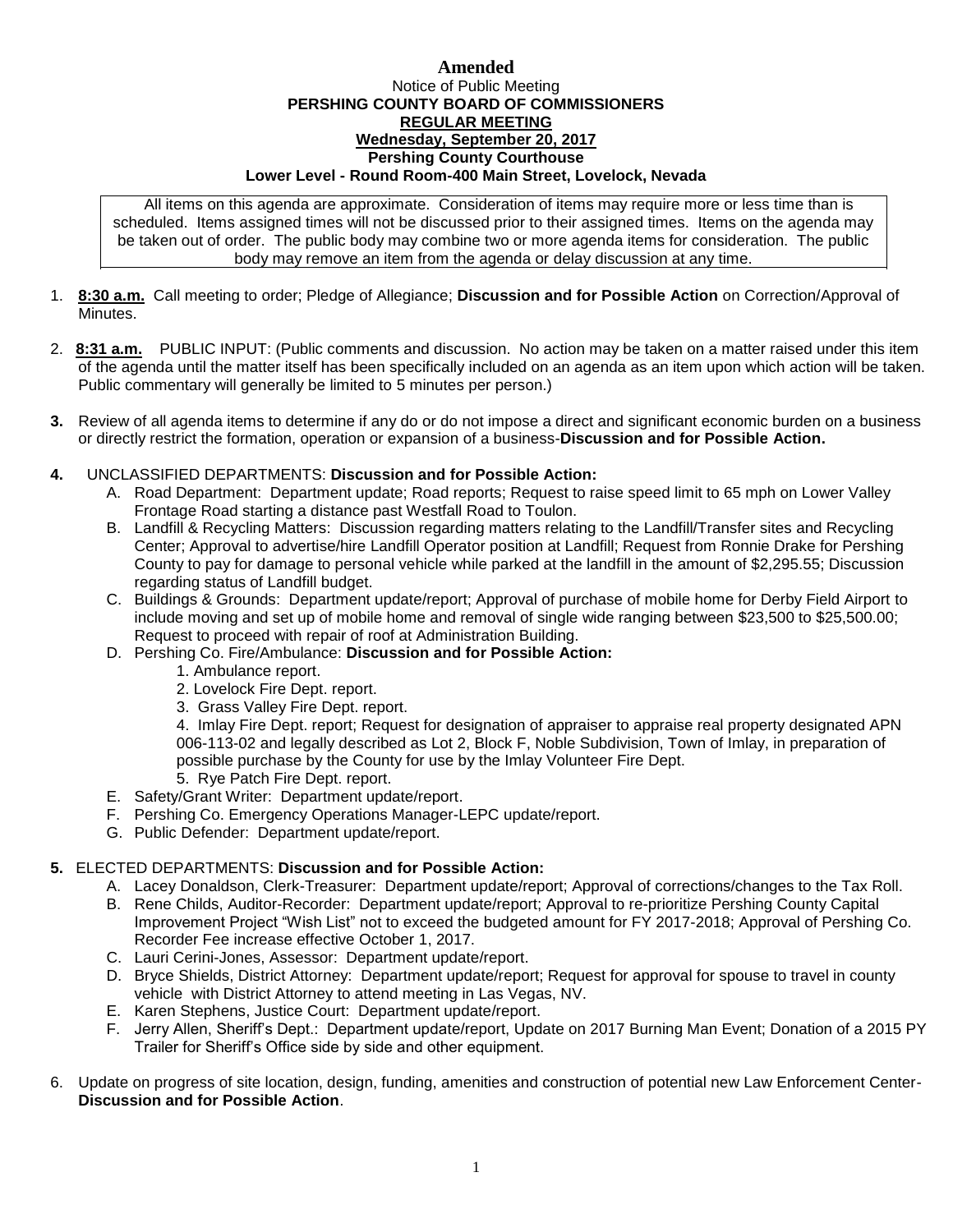- 7. Assessment of the number of entry and interior doors in the Courthouse that could utilize the new key system which is being installed for the 11th Judicial District Court grant and county shared cost at approximately \$800.00 per door-**Discussion and for Possible Action**.
- 8. Cemetery Board: Request to advertise/hire a part-time Maintenance Worker I to work from April 1 to October 1 for 8 to 16 hours per week as needed to maintain county cemetery grounds- **Discussion and for Possible Action**.
- 9. Salary Resolution: D. Hill (Road Dept. Supervisor)- **Discussion and for Possible Action.**
- 10. **9:30 a.m.** Grass Valley Advisory Board: Update on matters relating to the Grass Valley area.
- 11. Correspondence.
- 12. Board Appointments/Resignations/Vacancies: 911 Surcharge Advisory Committee; Broadband Advisory Committee; Recreation Board; Library Board of Trustees; Grass Valley Advisory Board; Natural Resource Advisory Commission; Television District Board; Solid Waste Management & Recycling Advisory Board - **Discussion and for Possible Action.**
- 13. Resolution to extend the moratorium on Marijuana Establishments for sixty days pursuant to Pershing County Ordinance #326- **Discussion and for Possible Action.**
- 14. **9:45 a.m.** Public Hearing on proposed Ordinance No. 330, Recreation Board, amending Title Two, Chapter 2.56 of the Pershing County Code by Clarifying the board's duties, powers and jurisdiction- **Discussion and for Possible Action**.
- 15. Proclamations and Awards: **Discussion and for Possible Action**-(The Pershing County Board of Commissioners may make a Proclamation or present a service or other award on behalf of the County).
- 16. Approval of Vouchers-**Discussion and for Possible Action**.
- 17. The Board of County Commissioners may meet in a closed labor session pursuant to NRS 288.220 to meet with the County's labor representative regarding labor negotiations.
- 18. Litigation Meeting.
- 19. Report from Legal Counsel.
- 20. Report from Administrative Assistant-County Commissioner's Office-Approval of out of state travel for Commissioner Rackley to attend Recycle facility in Utah September 13-16, 2017; Approval of IT Technician Job Description -**Discussion and for Possible Action**.
- 21. Update on the Pershing County Economic Development and Conservation Act- **Discussion and for Possible Action.**
- 22. Items for future agendas- **Discussion and for Possible Action.**
- 23. Matters of the Board for Discussion.

Board Member reports. Board Liaison reports. (Nevada Works, Safety, Hospital Board, Emergency Management, Cemetery, Recreation Board, WNDD, Pe. Co. Economic Dev./ , Community Center, Museum, Library Board, Senior Center Advisory Board, Central Nevada Water Authority, Planning Board, Broadband Advisory Board, 911 Committee, Solid Waste Management Recycling Advisory Board, Pe. Co. Volunteer Advisory Board, T. V. Board, Frontier Coalition, Humboldt River Water Basin Authority.)

- 24. PUBLIC INPUT: (Public comments and discussion. No action may be taken on a matter raised under this item of the agenda until the matter itself has been specifically included on an agenda as an item upon which action will be taken. Public commentary will generally be limited to 5 minutes per person.)
	- **NOTICE:** The County Commission may by law receive information from legal counsel regarding potential or existing litigation involving a matter over which the County Commission has supervision, control, jurisdiction or advisory power, and such gathering does not constitute a meeting of the County Commission pursuant to Nevada Revised Statutes **241.015.**